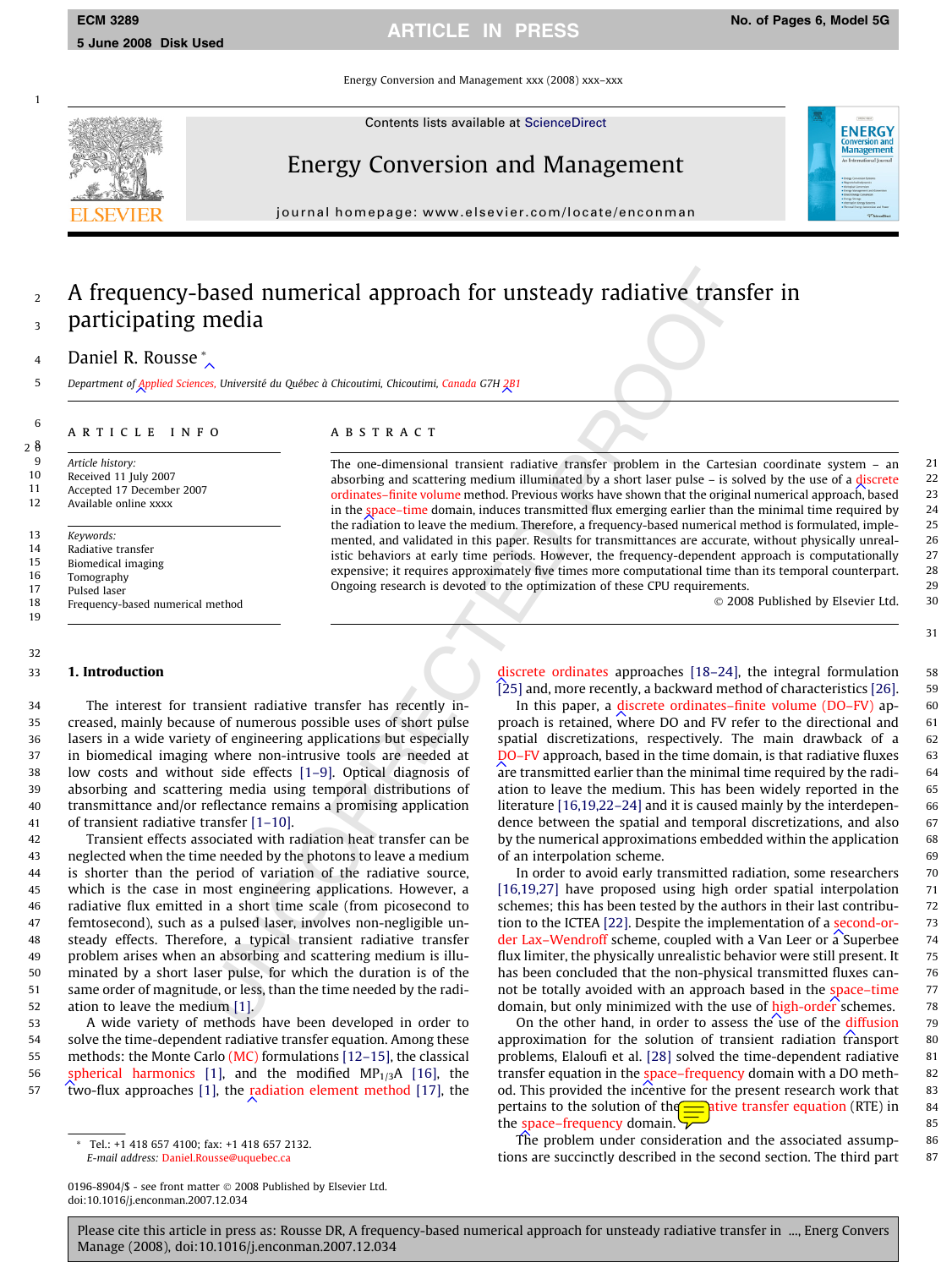2 D.R. Rousse / Energy Conversion and Management xxx (2008) xxx–xxx

# Nomenclature

| a                                    | anisotropy factor $(-)$                                        | $\mu$          | direction cosine                                 |
|--------------------------------------|----------------------------------------------------------------|----------------|--------------------------------------------------|
| с                                    | speed of electromagnetic waves in the medium $(ms^{-1})$       | $\tau$         | gptical depth                                    |
| H                                    | Heaviside function $(-)$                                       | $\sigma$       | scattering phase function                        |
| $\boldsymbol{i}$                     | complex constant $(-1)^{1/2}$                                  | $\omega$       | albedo for single scattering                     |
| $\cal I$                             | intensity ( $Wm^{-2}$ sr <sup>-1</sup> $\mu$ m <sup>-1</sup> ) | $\hat{\omega}$ | time-dimensionless angular frequency (pulsation) |
| $\frac{j}{k}$                        | spatial node $(-)$                                             |                |                                                  |
|                                      | frequency step $(-)$                                           | Subscripts     |                                                  |
| m                                    | $\int$ discrete direction $(-)$                                | 0              | incident collimated beam                         |
| n                                    | temporal step $(-)$                                            |                | collimated component                             |
| Re                                   | <b>real part of a complex number <math>(-)</math></b>          |                | diffuse component                                |
| $S_{\rm c}$                          | Source term $(Nm^{-2} \mu m^{-1})$                             |                | spatial node                                     |
|                                      | time(t)                                                        | $j \pm 1/2$    | the boundary of a control volume                 |
| $\begin{matrix} t\\ t^*\end{matrix}$ | $dimensionless time$ (-)                                       |                | medium thickness                                 |
| $\boldsymbol{T}$                     | hemispherical transmittance (-)                                | p              | pulse                                            |
| $W_{m}$                              | discrete solid angle, weight of a numerical                    |                |                                                  |
|                                      | quadrature $(-)$                                               | Exponents      |                                                  |
| z                                    | spatial coordinate $(m)$                                       |                | other directions                                 |
|                                      |                                                                |                | frequency-dependent quantity                     |
| Greek symbols                        |                                                                | k              | discrete frequency step                          |
| $\beta$                              | <b>gxtinction coefficient</b> $(m^{-1})$                       | m              | discrete direction                               |
| $\theta$                             | polar angle (rad)                                              | n              | temporal step                                    |
|                                      |                                                                |                |                                                  |
|                                      |                                                                |                |                                                  |

 of the paper is devoted to the theoretical and numerical formula- tion of the frequency-dependent method. This approach is then ap-90 plied to solve two one-dimensional transient radiative transfer 91 problems, and results are compared with those obtained  $p_1$  ously by the authors from time-based techniques [22,23,29] and with those available in the literature.

### 94 2. Problem description and assumptions

d to the theoretical and numerical formula-<br>
elependent method. This approach is then ap-<br>
photons insi-<br>
elependent method. This approach is then ap-<br>
photons insi-<br>
election time-based techniques [22,23,29] and<br>
the lit Throughout this paper, the following assumptions apply: (1) the 96 medium is a <mark>plane–parallel</mark> semi-infinite layer of thickness  $z_\text{L}$ ; (2) the layer is composed of an non-emitting, absorbing and scattering homogeneous medium, with a relative unit refractive index; (3) radiative properties are calculated at the central wavelength of the pulse's spectral bandwidth and, consequently, reference to wavelength is omitted in the notations; (4) scattering is assumed to be independent (valid although the medium is a semitranspar- ent solid); (5) boundaries are transparent; (6) the layer is subject to a collimated short square pulse of radiation at normal incidence (the problem is azimuthally symmetric); (7) a pure transient radi-106 ative transfer regime is considered, that is, the pulse width is less than characteristic time for the establishment of any other phe-108 nomenon [\[1\]](#page-5-0); and (8) local thermodynamic equilibrium does not break down although the transients are fast due to the brief period 110 of emission of the pulse, particles are assumed to adjust to new conditions during the transient.

112 This typical one-dimensional transient radiative transfer prob-113 lem is schematically depicted in Fig. 1.

 The fraction of the incident collimated radiation beam which is not scattered crosses the medium in a straight line. Therefore, for this fraction of the beam, the time required to leave the medium 117 is the shortest that is  $t_L = z_L/c$ . For an optically thick and highly scattering medium, an important part of the photons are scat-119 tered in all directions (travel paths  $L_1$  and  $L_2$ ). Therefore, the time required by these photons to leave the medium at the boundary 121  $z$  =  $z_\mathrm{L}$  is necessarily greater than  $t_\mathrm{L}$ , since the traveling distances are longer. This means that the total duration of the transmitted 123 radiative flux at the boundary  $z = z_L$  (called the transmittance) is longer than the duration of the pulse. This transmitted signal is dependent on the radiative properties of the medium, since its

duration and shape are dependent on the traveling paths of the 126 photons inside the medium. In turn, the traveling paths are di- 127 rectly related to the absorption and scattering coefficients. There- 128 fore, the analysis of temporal distributions of transmittance could 129 be used for some meteorological applications [\[1,20,29\]](#page-5-0). A similar 130 conclusion holds with respect to temporal distributions of the 131 reflectance. 132

### **3. Solution in the space–frequency domain** 133

### 3.1. Mathematical models and the series of the 134

Since the problem deals with collimated irradiation, the most 135 convenient approach to fulfill this need for a mathematical solu- 136 tion is to consider a separate treatment of the diffuse-scattered 137 component  $(I_d)$  of the radiative intensity. Variations of the colli- 138 mated intensity  $(I_c)$  are simply described by a spatial exponential 139 decay and a temporal term originating from the propagation of 140 the pulse [\[19,26\]](#page-5-0) . 141

The transient radiative transfer equation (TRTE) describes spa- 142 tial and temporal variations of the diffuse component of the inten-<br>143 sity along the direction  $\mu$  in a participating medium [\[9,13,14\]](#page-5-0) Using dimensionless time ( $t^* = \beta ct$ ) and optical depth ( $\tau = \beta z$ ) as 145 variables, the  $Q$ ne-dimensional TRTE is written as follows [\[30\]](#page-5-0): : 146 147

$$
\frac{\partial I_d(\tau, \mu, t^*)}{\partial t^*} + \mu \frac{\partial I_d(\tau, \mu, t^*)}{\partial \tau} \n= -I_d(\tau, \mu, t^*) + \frac{\omega}{2} \int_{-1}^1 I_d(\tau, \mu', t^*) \Phi(\mu', \mu) d\mu' + S_c(\tau, \mu, t^*) \qquad (1)
$$

The first and second terms on the right-hand side of Eq. (1) repre-<br>150 sent, respectively, the attenuation by absorption and scattering, 151 and the reinforcement due to the scattering of the diffuse part of 152 intensity. In the particular case of a square pulse of dimensionless 153 duration  $t_p^*$ , the radiation source term  $S_c$ ,  $\left(\frac{1}{\frac{1}{2}}\right)$  the scattering of 154 the collimated intensity, is given by  $[31,32]$ 

$$
S_{c}(\tau, \mu, t^{*}) = \frac{\omega}{4\pi} I_{0} \exp(-\tau) [H(t^{*} - \tau) - H(t^{*} - t_{p}^{*} - \tau)] \Phi(1, \mu) \qquad (2)
$$

In post-treatment, the hemispherical transmittance is calculated 158 and can be written as 159

Please cite this article in press as: Rousse DR, A frequency-based numerical approach for unsteady radiative transfer in ..., Energ Convers Manage (2008), doi:10.1016/j.enconman.2007.12.034

- . 144
- 
- 

<sup>Þ</sup> <sup>149</sup>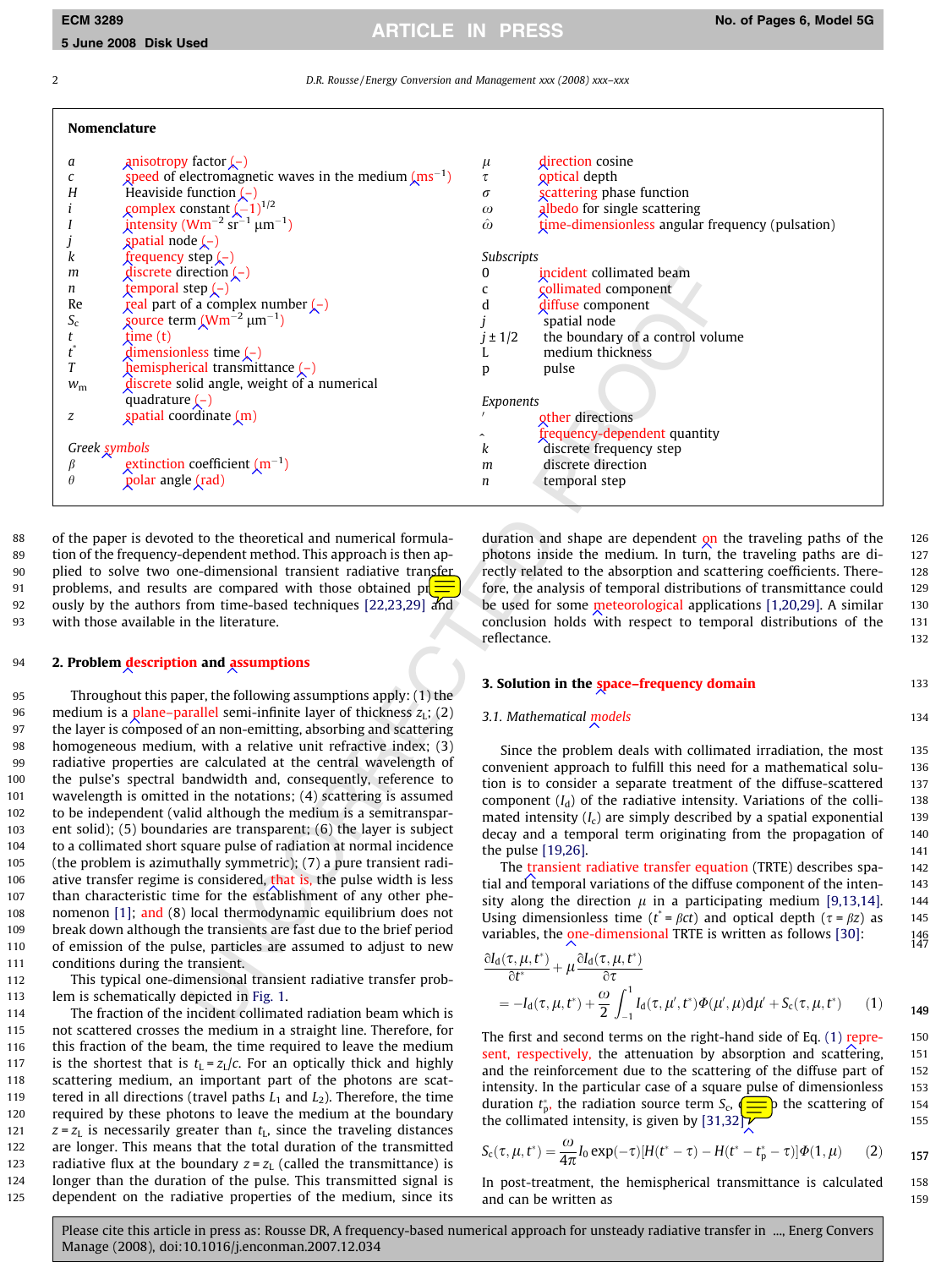3

D.R. Rousse / Energy Conversion and Management xxx (2008) xxx–xxx

<span id="page-2-0"></span>

Fig. 1. Schematic of the unsteady problem.

161 
$$
T(t^*) = \frac{2\pi \int_0^1 I_d(\tau_L, \mu, t^*) \mu d\mu + I_c(\tau_L, t^*)}{I_0}
$$
(3)

162 Since the objective is to solve the transient radiative transfer prob-163 lem in the space–frequency domain, all temporal variables have to 164 be transformed into frequency-dependent variables  $\equiv$  bplying a 165 temporal Fourier transform (FT) of the intensity [30]

167 
$$
I(\tau, \mu, t^*) = \int_{-\infty}^{\infty} \widehat{I}(\tau, \mu, \widehat{\omega}) \exp(i\widehat{\omega}t^*) d\widehat{\omega}
$$
(4)

168 where  $\hat{\omega}$  is the angular frequency deriving from the dimensionless 169 time variable  $t^* = \beta ct$ , and  $\tau$  is the optical depth  $(\tau = \beta z)$ . Inversely 170 the frequency-dependent intensity can be written as the FT of the 171 time-dependent intensity. The time-dependent Fourier analysis applied to the TRTE leads to 172<br>173

$$
\mu \frac{d\hat{I}_{d}(\tau, \mu, \hat{\omega})}{d\tau} = -(1 + i\hat{\omega})\hat{I}_{d}(\tau, \mu, \hat{\omega})
$$
  
175 
$$
+ \frac{\omega}{2} \int_{-1}^{1} \hat{I}_{d}(\tau, \mu', \hat{\omega}) \Phi(\mu', \mu) d\mu' + \hat{S}_{c}(\tau, \mu, \hat{\omega})
$$
(5)

*I<sub>0</sub>*<br>
o solve the transient radiative transfer prob-<br>
equency-dependent variables have to<br>
equency-dependent variables served<br>
form (FT) of the intensity [30]  $\chi$ <br>
on) exp(iot\*) do i (4)<br>
on) exp(iot\*) do i (4)<br>
on) 176 where the frequency-dependent intensity  $\hat{I}_d(\tau,\mu,\hat{\omega})$  and  $(1+i\hat{\omega})$ 177 are complex numbers. The first and second terms of the right-hand 178 side of Eq. (5) represent, respectively, the attenuation by absorption 179 and scattering and the reinforcement due to the scattering of the 180 diffuse part of intensity. This equation has the form of a steady-state 181 radiative transfer equation and is called the complex radiative 182 **transfer equation** (CRTE). The source term  $S_c$  originating from the 183 scattering of the collimated intensity is determined from a particu-184 lar solution of Eq. (5) without scattering sources [30]

$$
\mathbf{186} \qquad \widehat{S}_{c}(\tau,\mu,\hat{\omega}) = \frac{\omega}{4\pi} \widehat{I}_{0}(\hat{\omega}) \exp[-\tau(1+i\hat{\omega})] \Phi(1,\mu) \tag{6}
$$

187 where  $\widehat{I}_0(\hat{\omega})$  is obtained from the temporal Fourier analysis of the 188 incident pulse; this is schematically depicted in Fig. 2 .

 From the above statement, it is concluded that the solution of a transient radiative transfer problem can be obtained by solving the CRTE for each angular frequency contained in the temporal Fourier decomposition of the pulse.

# 193 3.2. Numerical formulation

194 A DO–FV approach is used in order to solve the transient radia-195 tive transfer problem in the space–frequency domain. For a given



Fig. 2. Shift from the space–time to the space–frequency domain.

angular frequency  $\hat{\omega}$ , a steady-state radiation transport problem 196 is solved by calculating the frequency-dependent intensities on 197 the J nodes and M directions of the spatial and directional discret- 198 izations, respectively. Then, integrating the CRTE over a control 199 space  $\Delta \tau_j w_m$  yields 200

$$
\widehat{I}_{j}^{m,k} = \frac{(-\mu_{m}/\Delta\tau_{j})\left(\widehat{I}_{j+1/2}^{m,k} - \widehat{I}_{j-1/2}^{m,k}\right) + (\omega_{j}/2)\sum_{m'=1}^{M} w_{m'} \widehat{I}_{j}^{m',k} \Phi_{j}^{m'm} + \widehat{S}_{c_{j}}^{m,k}}{1 + i\hat{\omega}_{k}}
$$
\n(7)

where  $\widehat{I}^{m,k}_j$  is the frequency-dependent intensity at node j, in direc- 204 tion  $m$ , and at frequency  $k$ , corresponding to the discrete pulsation 205  $\hat{\omega}_k$  for which the CRTE is solved. The variables  $I_{j+1/2}^{m,n}$  are the intensi-<br>ties at the boundaries of the control volume surrounding the node *i*. 207 ties at the boundaries of the control volume surrounding the node *j*. The subscript d, referring to the diffuse component of intensity, is 208 omitted for more clarity. 209

To solve Eq. (7), one needs to relate the value of the intensity at 210 control volume boundaries  $(j \pm 1/2)$  – for a specific direction and 211 frequency – to the nodal values  $(\ldots,j-1,j,j+1,\ldots)$ , by choosing 212 an appropriate spatial interpolation scheme. In this work, a first- 213 order upwind scheme is sufficient, since the CRTE is a steady-state 214 equation. 215

Eq.  $(7)$  is then solved, for a specific frequency k, for each node and in each direction m of the spatial and angular discretizations, 217 respectively. An iterative scheme, based upon the convergence of 218 the source term due to the scattering of the diffuse part of inten- $2<sup>2</sup>$ sity, is used [\[24\].](#page-5-0) Stability and consistence of the numerical formu-<br>2 lation were ensured. 221 and 221 and 221 and 221 and 221 and 221 and 221 and 221 and 221 and 221 and 221 and 22

200<br>201

Þ 203

216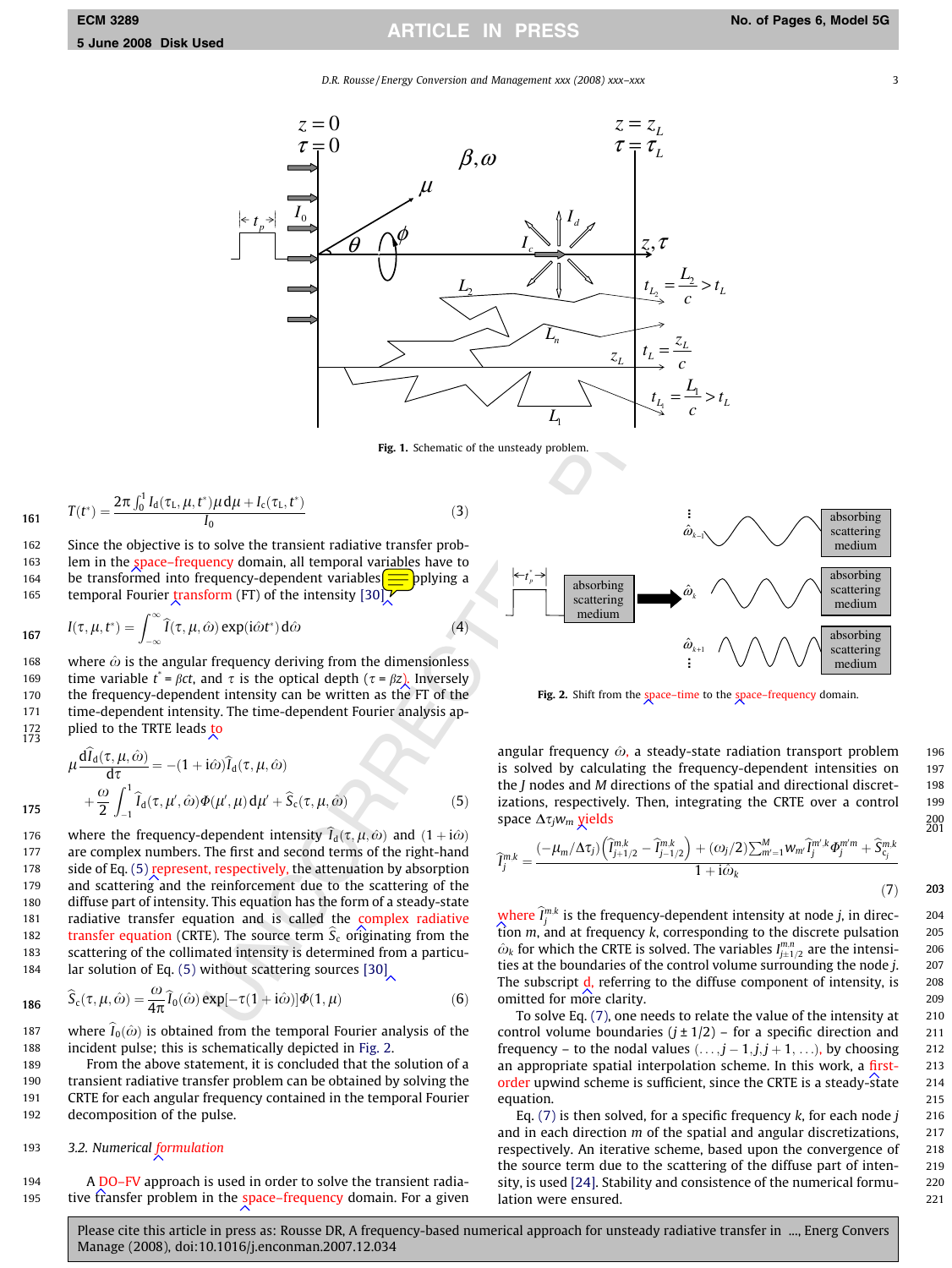4 D.R. Rousse / Energy Conversion and Management xxx (2008) xxx–xxx

p <sup>283</sup>

 $226$ 

241

267

222 In order to determine the frequencies for which the CRTE is  $223$  solved, a temporal FT is applied on the incident square pulse

$$
I_0^k = I_0 \left( \frac{\sin \hat{\omega}_k t_p^*}{\hat{\omega}_k} - i \frac{1 - \cos \hat{\omega}_k t_p^*}{\hat{\omega}_k} \right)
$$
 (8)

227 The K relevant angular frequencies are selected by calculating Eq. 228  $\qquad$  (8) for a series of discrete pulsations  $\hat{\omega}_{\mathsf{k}}$ . A graphical representation 229  $\;$  of the real and imaginary parts of  $I_0^k$ , as a function of  $\hat{\omega}_k$ , allows one 230 to find the threshold angular frequencies,  $\hat{\omega}_{-\texttt{K}/2}$  and  $\hat{\omega}_{\texttt{K}/2}$ , for which 231 the CRTE has to be solved  $(i.e.$  frequencies below and above which 232 the real and imaginary parts of  $I_0^k$  vanish). The angular frequency 233 discretization  $\Delta \hat{\omega}_k$  is determined by performing a numerical sensi-234 tivity analysis.

235 Finally, the time-dependent intensities have to be recovered 236 from the frequency-dependent intensities. This is done by applying 237 an *inverse* Fourier *transform* (IFT) on the frequency-dependent intensities 238<br>239

$$
I_j^{m,n} = \text{Re}\left\{2\sum_{k=0}^{K/2} \frac{1}{K} \exp(i\hat{\omega}_k t_n^*) \hat{I}_j^{m,k}\right\}
$$
(9)

242 Eq. (9) implies that the frequency-dependent intensities can be cal-243 culated and summed only for the  $K/2$  relevant angular frequencies 244 (symmetry of the summation) in order to determine the time-245 dependent intensity at a given instant t-<sup>n</sup>. Unlike a space–time 246 – approach, the determination of the intensity at instant  $t_n^*$  does not 247 require the knowledge of intensities at 0,  $t_1^*, t_2^*, \ldots, t_{n-1}^*$ .

 The principal steps to solve the transient radiative transfer 249 problem in the space–frequency domain are summarized  $\frac{1}{2}$  (1) 250 the temporal FT of the pulse is first calculated;  $(2)$  the relevant fre- quencies are determined; (3) a CRTE is solved for each selected 252 angular frequency; and  $(4)$  an IFT is applied in order to derive time-dependent intensities. It is worth noting that this formulation is an evolution of numerous previous formulations proposed in the past 15 years in the context of steady thermal radiative transfer in enclosures combined with fluid flow and convective heat transfer.

#### 257 4. Results and discussions

258 Before any results were proposed for publication using the 259 implemented formulation, tests were carried-out to ensure grid 260 independent, stable converged solutions.

261 Two typical transient radiative transfer problems are solved in 262 this section; in both cases, the absorbing and scattering medium 263 is illuminated by a square pulsed collimated radiation beam of unit 264 intensity ( $I_0$  = 1) and unit dimensionless duration ( $t_p^*$  = 1) on its 265 boundary  $\tau$  = 0 [\[14\]](#page-5-0). When the medium is anisotropically scatter-266 ing, the linear anisotropic phase function is considered  $(\mathcal{P}(\mu', \mu)$  = 1 +  $a\mu\mu'$ ). In post-treatment, the temporal hemispherical 268 transmittance is calculated from the time-dependent intensities 269 [\[14\]](#page-5-0) .

270 The numerical codes are written in FORTRAN and have originally 271 been compiled with the software Microsoft Developer Studio – For-272 tran PowerStation 4 on a PC Pentium III of 600 MHz.

# 273 4.1. Optically thick and highly scattering media

274 In this first problem, the optical thickness of the medium is 275  $\tau_L$  = 10 while the scattering albedo is  $\omega$  = 0.998. The transmittance 276 is calculated for three types of scattering media: isotropic  $(a = 0)$ , 277 highly forward scattering ( $a$  = 0.9), and highly backward scattering 278  $(a = -0.9)$ . For this problem, 100 spatial nodes and 10 directions 279 (equal weights polar quadrature) are sufficient to discretize the 280 spatial and directional domains; no significant improvement of 281 the results has been observed beyond these thresholds.

Also, the temporal  $\overline{kT}$  of the square pulse allows the determina- 282 tion of pulsations for which the CRTE has to be solved (from 16 to 16 $\pi$ , except  $\hat{\omega}_k = 0$ ). A preliminary parametric analysis permit- 284 ted the identification of an optimal angular frequency discretiza- 285 tion  $(\Delta \hat{\omega}_k = 3 \times 10^{-4} \pi)$ . 286

Transmittances obtained by solving the CRTE with a  $QO-FV$  287 method are reported in Fig. 3. It is important to note that since 288 the optical thickness  $(\tau_L)$  of the slab is 10, the minimal dimension- 289 less time required by the radiation to leave the medium  $(t<sub>L</sub><sup>*</sup>)$  is 290 also 10. 291

well e. frequencies below and above which into sharp dismits and a single minimit of transmittance of the form of the state the end of the state of the state of the state of the state of the state of the state of the medi The sharp diminution of transmittance at  $t^* = 11$ , followed by an 292 increase, is due to the fact that the collimated component of inten-<br>293 sity has left the medium (square pulse of dimensionless duration 294  $t_{\rm p}^*=1$ ). A highly forward scattering medium (a=0.9) leads to a 295 higher maximum of transmittance, since this phase function tends 296 to throw the scattered photons at the boundary  $\tau = \tau_L$ . On the other 297 hand, a highly backward scattering phase function  $(a = -0.9)$  pro- 298 duces longer travel paths of the scattered photons, leading to a 299 weaker maximum of transmittance. For a longer period of time, 300 the transmittance is higher for the backward scattering phase func- 301 tion (from  $t^* \approx 85$ ) due to a more important photons retention. 302 Therefore, the transmittance vanishes more quickly when  $a = 0.9$ . 303

Fig. 3 clearly indicates that for a large time scale (from 0 to 100), 304 results from the frequency-dependent method are in good agree- 305 ment with those obtained from a MC formulation, even at early 306 time periods <u>(i.e.</u> near  $t_{\text{L}}^*$ ).  $t_{\rm L}^{*}$ ). 307

In order to analyze more precisely the relative accuracy of the 308 frequency domain approach, the transmittances obtained from this 309 method are compared at early time periods with those obtained 310 with a first order exponential scheme  $[22]$ , the Van Leer flux limiter  $311$ [23] , and the Superbee flux limiter [\[23\]](#page-5-0). Only results ([Fig. 4\)](#page-4-0) for 312  $a = 0.9$  are shown, since early transmitted radiation becomes more  $313$ important as the medium is highly forward scattering. 314

Fig. 4 shows that no flux is transmitted before  $t_{\rm L}^*=10$  only with 315 the frequency-dependent method, since the problem associated 316 with the interdependence between the spatial and temporal dis-<br>317 cretizations is avoided. 318

It can be concluded that, from a strict point of view of accuracy, 319 the frequency-dependent approach is superior than solving di- 320 rectly the TRTE in the space-time domain, since the transmittance 321 begins exactly at the dimensionless time  $t^*$  = 10. Even after this in- 322 stant, the approaches give different results, and converged to the 323 same values approximately between  $t^* = 10$  and  $t^* \approx 12$ . However, 324 the temporal resolution of the available MC results [\[15\]](#page-5-0) is insuffi- 325 cient to conclude about this divergence.  $326$ 



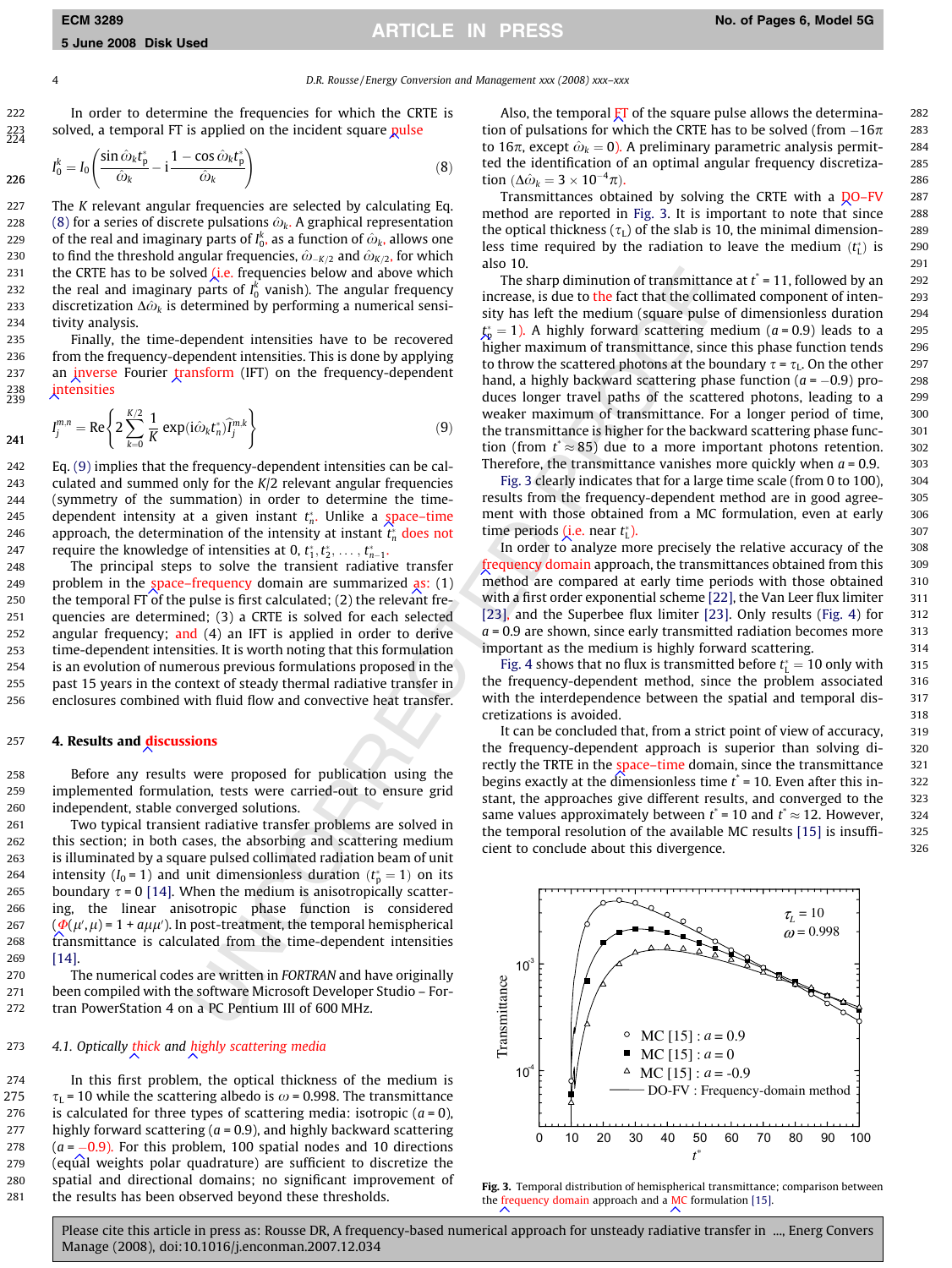5

336

, 352

D.R. Rousse / Energy Conversion and Management xxx (2008) xxx–xxx

<span id="page-4-0"></span>

Fig. 4. Temporal distribution of hemispherical transmittance; comparison between the Van Leer flux limiter [\[23\],](#page-5-0) the Superbee flux limiter [\[23\],](#page-5-0) the exponential interpolation scheme [\[22\],](#page-5-0) and the *frequency domain* method at early time periods.

 The CPU times associated with the different methods are pre- sented in Table 1 and have been compiled for the case of an isotro-329 pic scattering medium  $(a = 0)$ . The frequency-dependent approach is time consuming: a large number of frequencies is required to model a square pulse, and the shift from the space–frequency to the space–time domain (IFT) constitutes a supplementary compu- tational step, compared to the direct solution of the TRTE. For this 334 particular problem, the frequency-dependent method requires

#### Table 1

CPU times associated with different time-based approaches and the frequency-based methods for problem 1

| Resolution methods                             | CPU time<br>'S l | Relative CPU time (Superbee flux<br>$limiter$ $[-]$ |
|------------------------------------------------|------------------|-----------------------------------------------------|
| Time domain approach,<br>exponential scheme    | 156              | 0.60                                                |
| Time domain approach, Van Leer<br>flux limiter | 238              | 0.91                                                |
| Time domain approach, Superbee<br>flux limiter | 262              |                                                     |
| Frequency domain approach                      | 1343             | 5.13                                                |



Fig. 5. Temporal distribution of hemispherical transmittance; comparison between the frequency domain approach and the DO–PPA method [\[18\]](#page-5-0) .



Fig. 6. Temporal distribution of hemispherical transmittance; comparison between the Van Leer flux limiter [23], the Superbee flux limiter [\[23\],](#page-5-0) the exponential interpolation scheme [22], and the frequency domain method at early time periods.

approximately five times more CPU time than solving the problem 335 in the space–time domain with a Superbee flux limiter [\[23\]](#page-5-0)

### 4.2. Medium of unit optical thickness and variable scattering albedo 337

In this second problem, the optical thickness of the medium is 338 fixed at  $\tau_L$  = 1 while the scattering albedo  $\omega$  is variable (0.25, 339) 0.50, 0.75 and 0.90). In all cases, the medium is isotropically scat- 340 tering  $(a = 0)$ . This second test problem has been compared  $[24]$  341 with a  $\overline{Q}O$  approach coupled with the piecewise parabolic advec-<br>342 tion scheme  $(DO-PPA)$  [\[18\],](#page-5-0) which has been validated with a MC 343 formulation  $\begin{bmatrix} 15 \end{bmatrix}$ . The same spatial and angular discretizations 344 used for the first problem are found sufficient. 345

Transmittances from the frequency-dependent approach are 346 presented in Fig. 5. As for the first problem, results from the 347 space–frequency method are in good agreement with those from 348 the literature [\[18\]](#page-5-0). It can also be seen that the physics of the prob- 349 lem is respected, since the transmittance begins exactly at  $t^* = 1$ . 350

A comparison between the frequency and time-dependent 351 methods (exponential scheme [\[22\],](#page-5-0) Van Leer flux limiter [\[23\]](#page-5-0) and Superbee flux limiter [\[23\]\)](#page-5-0), at early time periods, is shown 353 for this particular problem (Fig. 6). The minimal dimensionless 354 time needed by the radiation to leave the slab of unit optical thick- 355 ness is  $t_{\rm L}^*=1$ . Complete results are available in Ref. [\[24\].](#page-5-0)  $356$ 

As for the first problem, results from the space–frequency  $357$ method are the most accurate; the physics of the problem is re-<br>358 spected, since the transmittance begins exactly at  $t^* = 1$ . 359

At the opposite of what have been observed for the first prob- 360 lem (Fig. 4), Fig. 6 does not report a significant difference between 361

#### Table 2

CPU times associated with different time-based approaches and the frequency-based methods for problem 2

| Resolution methods                                    | CPU time<br>(s) | Relative CPU time<br>(Superbee flux limiter) [-] |
|-------------------------------------------------------|-----------------|--------------------------------------------------|
| Time domain approach,<br>$\sim$ exponential scheme    | 143             | 0.57                                             |
| Time domain approach, Van<br>$\sim$ Leer flux limiter | 225             | 0.89                                             |
| Time domain approach,<br>$\sim$ Superbee flux limiter | 252             |                                                  |
| Frequency domain<br>approach                          | 1303            | 5.17                                             |